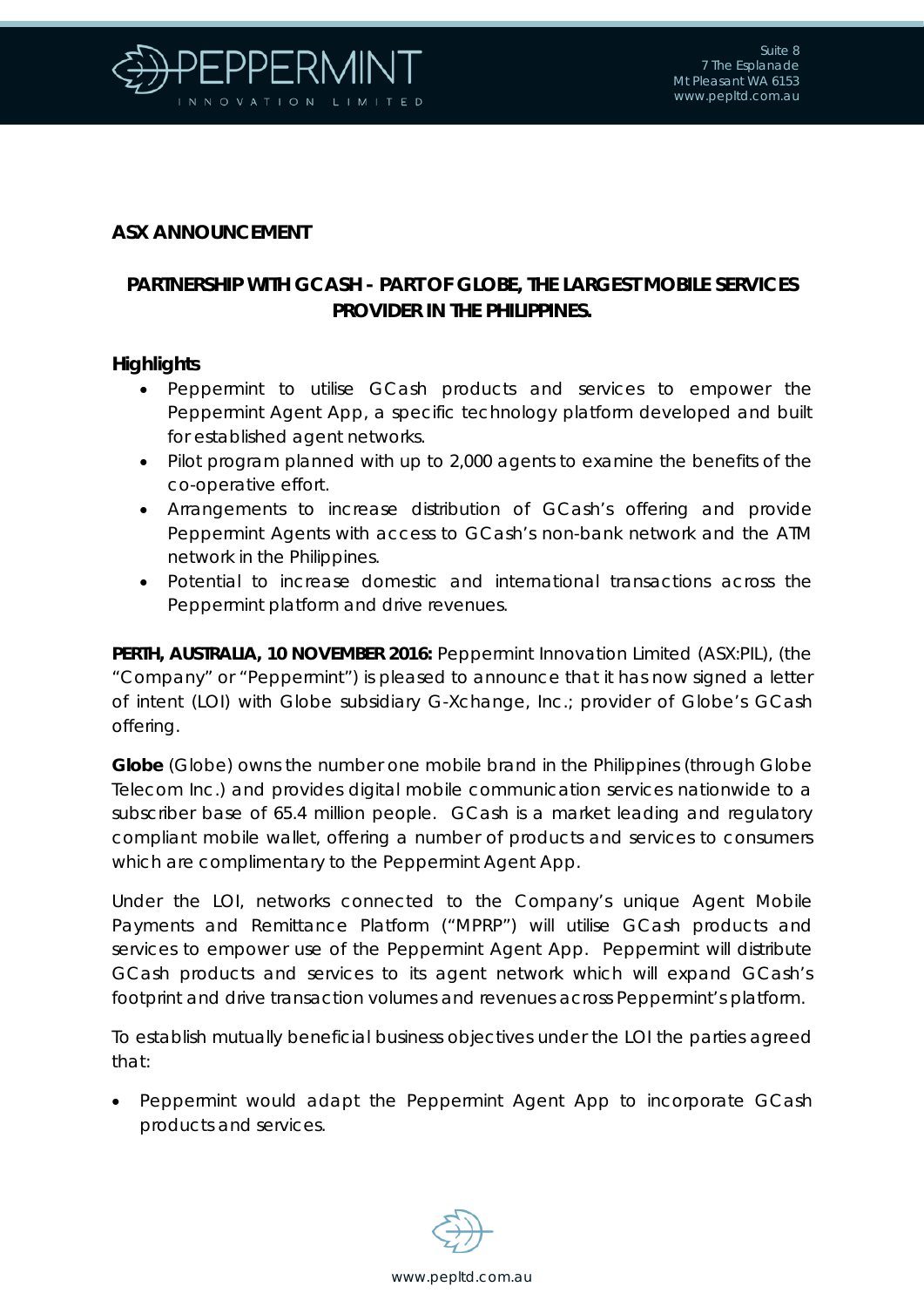

- Peppermint agents will be issued with a GCash MasterCard, providing them with access to the GCash non-bank network of 12,000 partners and the 13,000 ATM network across the Philippines, which will support agent transactions giving them access to cash withdrawal and deposit facilities when using the Peppermint Agent App.
- Agent network transactions using the Peppermint Agent App will be managed by the Peppermint system.
- Both parties will establish a pilot program to examine the benefits of this cooperative effort with up to 2,000 agents using the Peppermint Agent App upon Bangko Sentral ng Pilipinas (Central Bank of the Philippines) approval.
- Following successful completion of the pilot program and compliance with all regulatory requirements, the program will be rolled out on a commercial basis.

**[Peppermint Innovation](http://www.pepltd.com.au/)** Limited CEO, Mr Chris Kain, said: "The opportunity for Peppermint, a company commercialising a proprietary mobile banking, payments and remittance technology, to work with a fully owned subsidiary of Globe Telecom Inc. is a major step forward to support our business strategy. We are excited about not only the potential business that can be created in the Philippines, but also how we can work together to build out the delivery options of our international remittance platform."

"GCash are arguably the pioneer in mobile commerce and have been operating successfully for more than 10 years in the Philippines as a regulated mobile money enterprise. We have identified a number of synergies and complimentary business operations and plan to capitalise on these to create mutually beneficial business outcomes."

**GCash CEO**, Mr Albert Tinio, said: "We look forward to working with, and alongside Peppermint in a mutually beneficial relationship to drive a successful business partnership. There is a great opportunity to fulfil related business objectives."

**For more information, please contact:**

Chris Kain Managing Director &CEO Peppermint Innovation [info@pepltd.com.au](mailto:info@pepltd.com.au)

Andrew Ramadge Media & Capital Partners +61 475 797 471 Andrew.ramadge@mcpartners.com.au